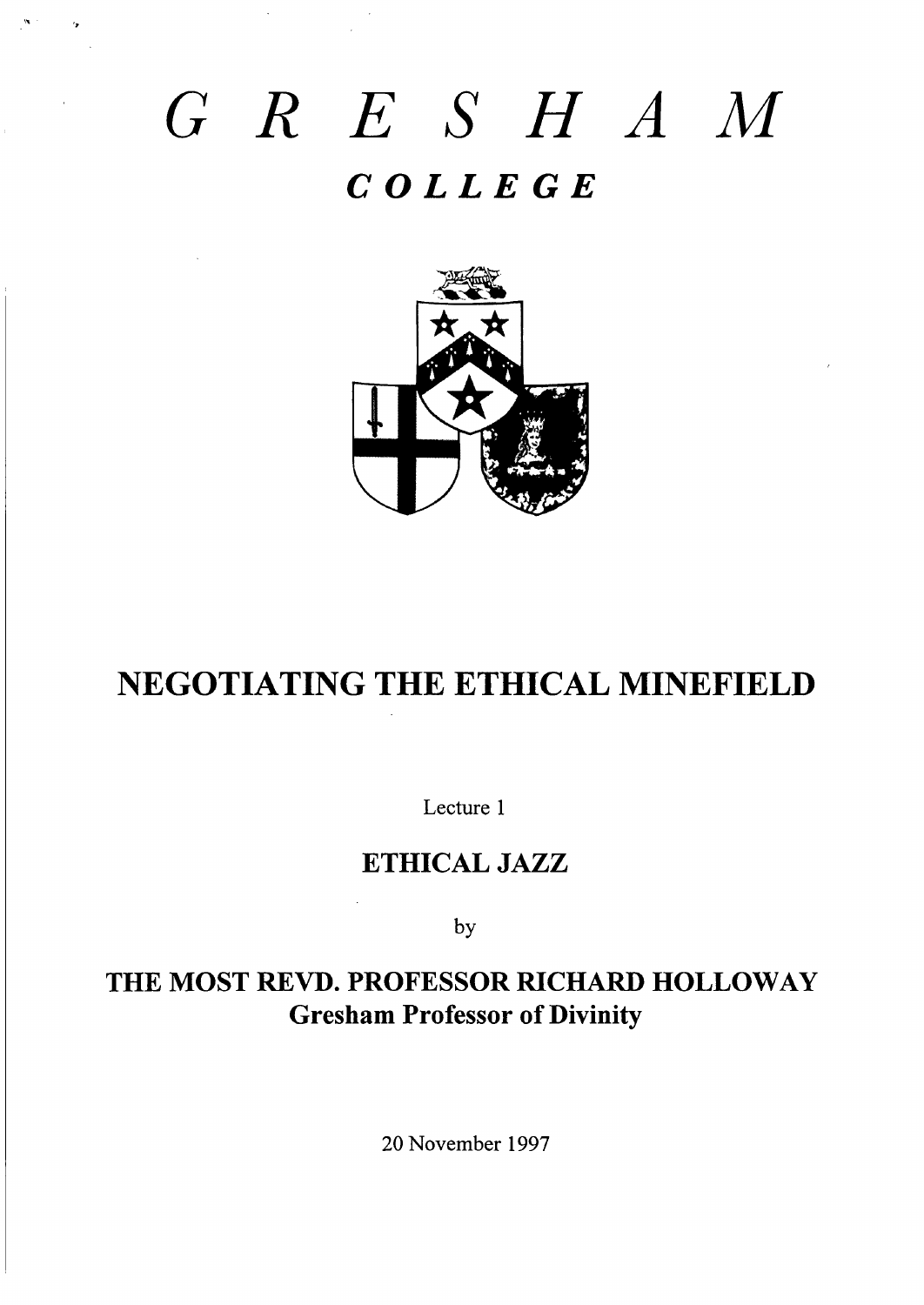#### **Negotiating The Ethical Minefield**

!,

 $\mathbf{I}$ 

,

I

#### **Ethical Jazz**

Some years ago the publisher Rupert Hart Davis wrote a short memoir of his mother called, "*The Arms of Time*". The title came from a poem by Charles Tennyson Turner about his return, as an adult, to the haunts of his childhood. This is how it ends:

> *But I was warn 'd "Regrets whjch are not thrust Upon thee, seek not; for thjs sobbjng breeze Will but unman thee; thou art bold to trust Thy woe-worn thoughts among these roaring trees, And gleams of by-gone playground -- Is 't no crime To rush by night into the arms of Time? 1'*

Rupert Hart-Davis' mother had led a colourful life and was far from being a conventional or satisfactory parent. Part of the motive behind his book was to find and become acquainted with the mother he had hardly known. In the event, an exercise in family archaeology turned into a love letter to his dead mother, a celebration of her turbulent life and a compassionate act of understanding. Contrary to the poem's warning, rushing into the arms of time became an act of healing for the author.

I was reminded of the Hart-Davis book recently when I read Glllian Slovo's biography of her parents, both remarkable people and martyrs in the long war against Apartheid in South Africa. They had lived in exile for years, organising armed resistance to the South African regime. Her mother was assassinated by a letter bomb in 1982 and her father died of cancer shortly after the inauguration of the new South Africa. Gillian Slovo was never able to lose a feeling of resentment that the cause of freedom in South Africa was more important to her parents than their own children. When Nelson Mandela comforted her after her father's death, he admitted that the children of those,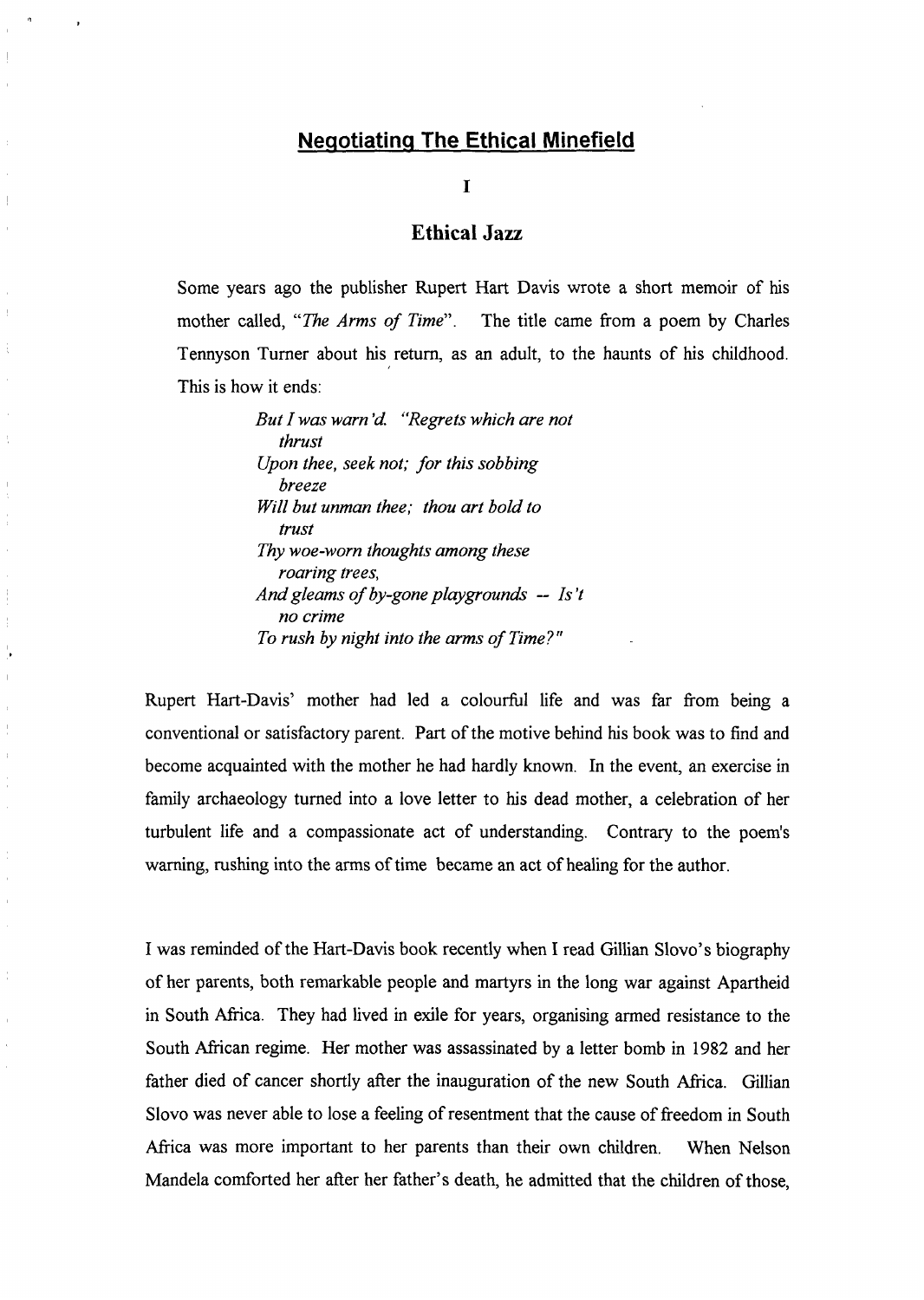like him and Jo Slovo, who had given their lives to the cause had suffered a kind of orphaning from which they would never really recover. The Slovo book is more uncomfortable reading than the Hart-Davis one, mainly because the author is more prepared to let her own pain show, as well as guilt at feeling hurt by the neglect of heroic parents who helped to bring hope and, finally, freedom to millions. During her research Gillian Slovo unearthed information about various love-affairs her parents had, and she describes the conflict and confusion the discovery produced in her. Utimately, however, the book conveyed a sense of absolution and healing. Finally to know was to forgive. For Gillian Slovo and Rupert Hart-Davis, rushing back into the arms of time brought understanding and understanding brought compassion and pride.

I have offered that prologue to you, because I believe it illustrates one of the major tensions in the study and practice of the moral life. Another text I could have used is the remarkable book on the Bulger murder case, "As If", by Blake Morrison The trial of the two children who killed two year old Jamie Bulger was driven by media outrage. The Home Secretary of the time acted politically in his involvement with the verdict and the sentence that-followed-it. The whole horrible affair-gave rise to one of those bouts of moral panic that frequently afflict us, making it almost impossible for the young killers to receive the sort of treatment that was appropriate to children of their age, no matter how terrible their crime. Morrison's book, by a painstaking investigation, accompanied by an intense amount of self-examination, showed us that the killers of Jarnie Bulger were victims themselves. The difference between the Bulger book and the other two is that at the end, while we understand more about the whole affair, there is no sense of absolution or healing, though we hope that the boy killers might yet have a chance to do something with lives that started so inauspiciously and reached such a horrifying climax so soon. The point in all of this is the role of knowledge in understanding the predicaments that human beings find themselves in. It is always easier to rush to judgement about situations we know little or nothing about. Then we can judge the bare act that has outraged us and lynch the perpetrators, either physically or judicially. Once you start digging, once you start rushing into the arms of time, the whole business of morality becomes more complex in its particularities, even though we may still hold to our moral generalities. I'll come back later to the

—

 $\mathbf{I}$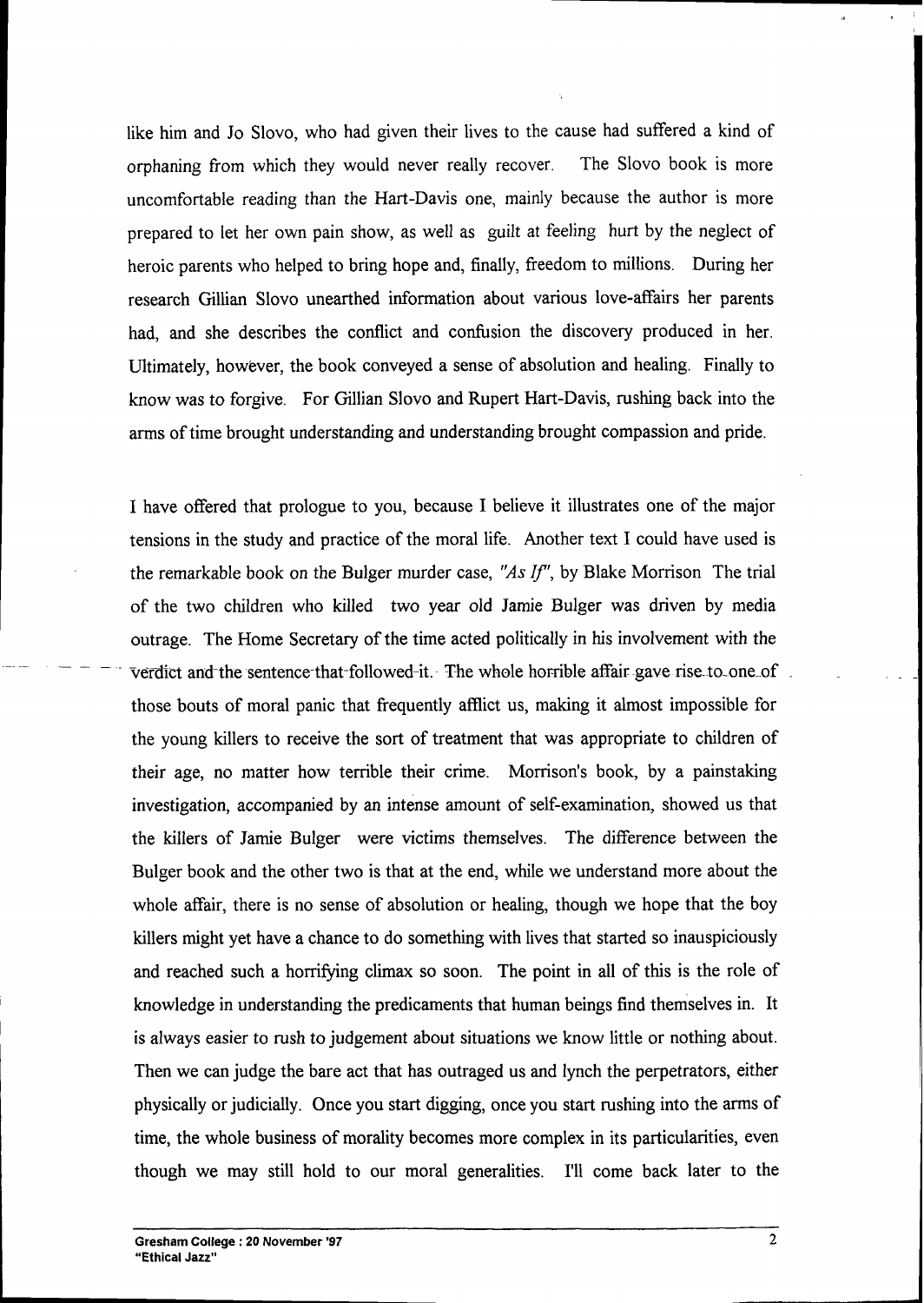generalities themselves, let me return, meanwhile, to the particularities, to the moral agents themselves, to people like us.

,

I would like to begin by offering you a paradox which I shall try to elucidate: It is only when we understand our lack of freedom that the path to relative freedom opens before us. Let me begin to develop that claim by starting with an aphorism from Nietzsche: "me *bad conscience is an illness, there is no doubt about that, but an illness as pregnancy is an illness".* Nietzsche was convinced that the bad conscience was the result of humanity's sundering from its animal past. He said that all the instincts that do not discharge themselves outwardly *turn inwards*. They do not cease with the emergence of consciousness, but it is now hard and rarely possible to gratify them, so they look for new, subterranean satisfactions. He goes on: *"Enmity, cruelty, joy in persecuting, in attacking, in change, in destruction (and I'd want to add* sexuality to that daunting list) - *all this turned against the possessor of mch instincts: that is the origin of the* "bad *conscience*".... *thus* was *inaugurated the* worst and *uncanniest illness, from which man has not to the present moment recovered, man's mfleringfiom man, from himself: as the consequence of a forcible sundering from his animal past, as it were a leap and plunge into nm circumstances and conditions of existence, a declaration of war against the old instincts in which his strength, joy and fearsomeness had previously reposed. From now on man wakens an interest, a tension, a hope, almost a certainty, as 1~with him something were announcing, preparing itse~ as lf man were not a goal but on~ a way, an episode, a bridge, a great promise."1* The bad conscience we are pregnant with is the possibility of a kind of self-understanding that can be the prelude to the comparative freedom I have already mentioned.

The point I am trying to establish is that we are all determined by forces that are largely beyond our control. We acknowledge how formative the first few years of life are for our social and psychic development; we rarely acknowledge the formative influence of the early millennia in the development of our species and the conflict and tension they built permanently into our natures. Add to all that the influence of the surrounding environment, itself the cumulative result of the other factors, and we have a picture of humanity as conditioned by a kind of ineluctable necessity that both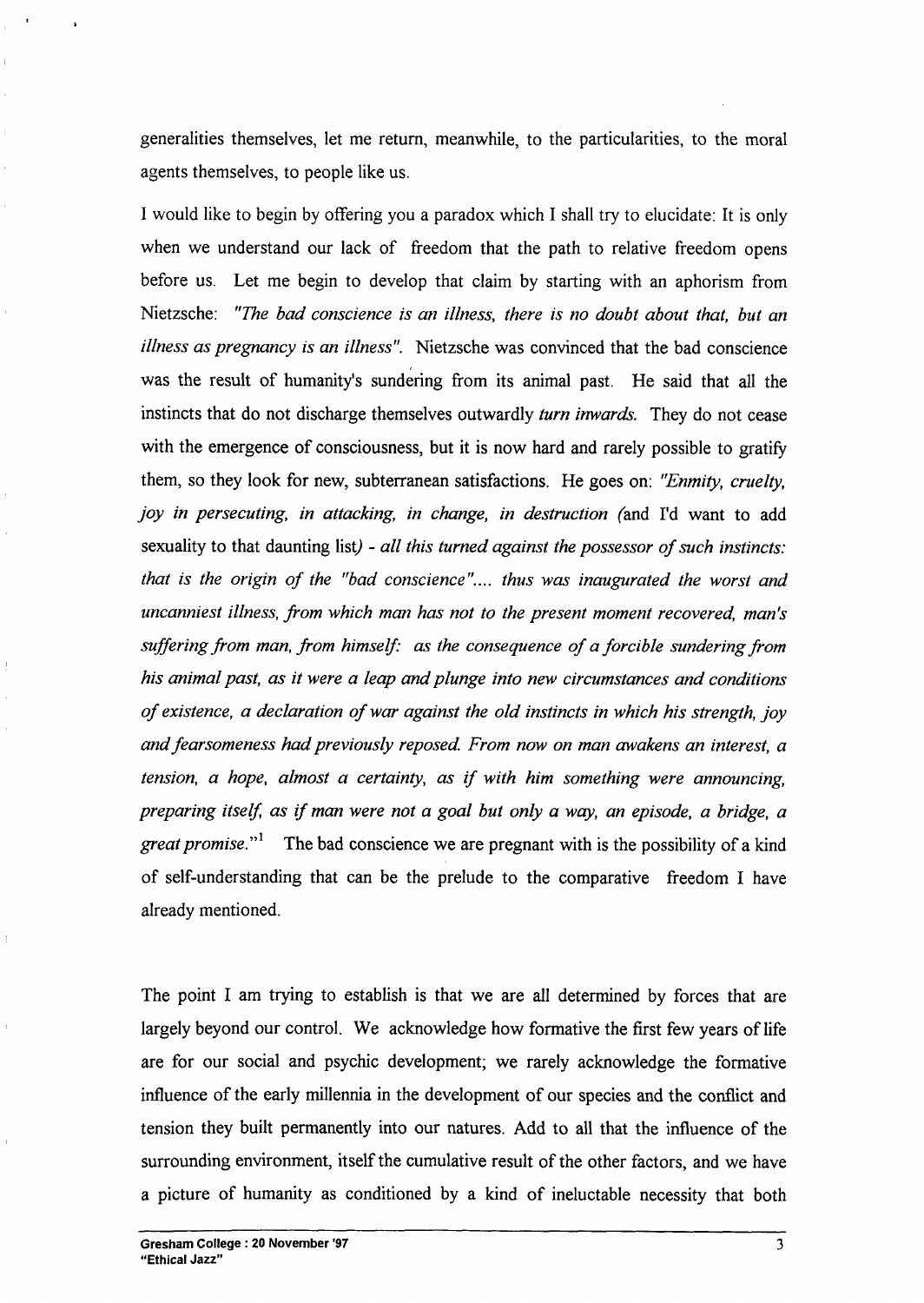determines us and tortures us with remorse over the state we are in - *created sicke, commanded to be sound,* as Lord Greville put it.

But who is it that commands us? I believe it is ourselves, whether we express the imperative as the voice of God or the moral law, but I'd be as well to try to deal immediately with a particularly difficult element in this discussion for believers, the role of God in the creation of moral systems. One way of resolving the problem is to commit ourselves, by an act of will, to the belief that the particular moral system we espouse is the permanent expression of the mind of God, God's dictation, and that our role is one of simple surrender and obedience. To make this response effective, however, we need to protect ourselves from the results of the historical study of ancient texts, one of the major and most successful intellectual enterprises of the last two hundred years. Obviously, this kind of scientific study bases itself on the assumption of the human origin of the texts and traditions before it, and not upon any theory or conviction as to their divine origin. On this basis, we know that moral traditions always originate in a particular social and historical context in which they make direct sense, either as a response to what was perceived as a divine command or as a particular conception of human nature and its responsibilities. Masdair MacIntyre gives an interesting example of how difficult it is to make sense of fragmented survivals from an older moral tradition, unless we see them through the eyes of anthropologists who are skilled at observing and interpreting other cultures. He quotes Captain Cook's surprise at what he took to be the lax sexual habits of the Polynesians and his astonishment at the sharp contrast between that and the rigid prohibition placed on men and women eating together. When he enquired why, he was told that it was *taboo* for men and women to eat together, though no *reason* was discovered behind the prohibition. MacIntyre suggests that this was because the Polynesians themselves no longer understood the word they were using, a suggestion reinforced by the fact that Kamehameha II abolished the taboos in Hawaii forty years later in 1819 without much protest.<sup>2</sup>An anthropologist examining the debate in the Christian community about the role of women and the possibility of ordaining them would encounter similar *taboos,* though in this case there is still a claimed explanation for the prohibition. On closer examination, however, while the explanation yields

**L**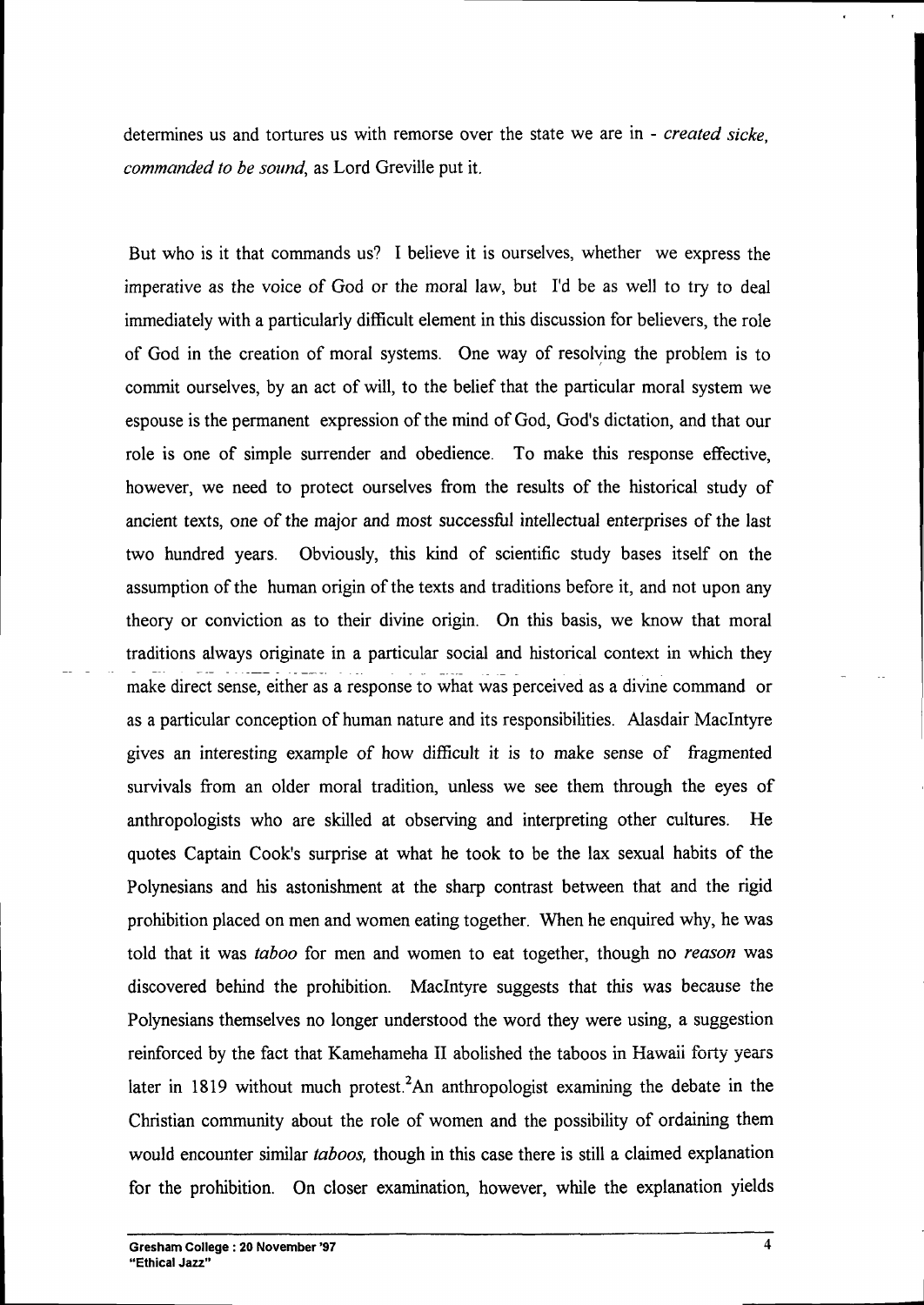some kind of theological justification, it is no longer one that commends itself to most people, which is probably why the ordination of women usually passes off with remarkably little fiss, in spite of the centuries in which it was held to be *taboo.* The Christian *taboo* against women holding sacred office, like the Polynesian *taboo* against men and women eating together, once made sense in a particular social and religious context that had a precise understanding of gender roles, supported by reference to sacred texts that were probably created as much to cofirm the roles as to account for them; but when all that is Iefi is the *taboo* separated from the environment which gave it power and meaning, it collapses, and appeals to the tradition, simply because it is tradition, no longer persuade.

hthony Giddens thinks that appeal to tradition as an argument is always illegitimate. He says that fundamentalism is not a legitimate reference to the past, but a recasting of the past, a re-invention of the past, a fabrication designed to fill the yawning gulf Iefi by the disappearance of tradition itself. Traditions work by unconscious acceptance. While they are effectively and unreflectively fulfilling their role, they continue to have one. Once they have to be appealed to as a clincher in an argument, you can be certain they've lost their role or are in the process of losing it.

Though the role of God in this is still not clear, the use of God by humans is. What seems to happen is that a practice becomes a tradition for quite specific reasons related to a particular context, and it is the context that makes sense of the practice. God is probably brought in to fortify the tradition. Time passes and with it the context that originally made sense of the practice. Ml that is now lefi, as with the Polynesian *taboo, is* the claim itself separated from its explanatory environment, but still bearing the divine authorisation. We either stick with the prohibition because of the alleged divine warrant, though it no longer makes sense, or we understand the warrant as a human use of God and not God's own word, and abandon it in favour of a practice that makes sense for our own day. Another approach is to invent new divine reasons for the old tradition, usually very different from the ones that made sense in the original context. This is close to what Giddens calls findamentdism, this recasting of the past, because we cannot bear the void created by the end of a tradition. Believers are particularly prone to this, because they have been taught to associate God intimately

 $\bar{1}$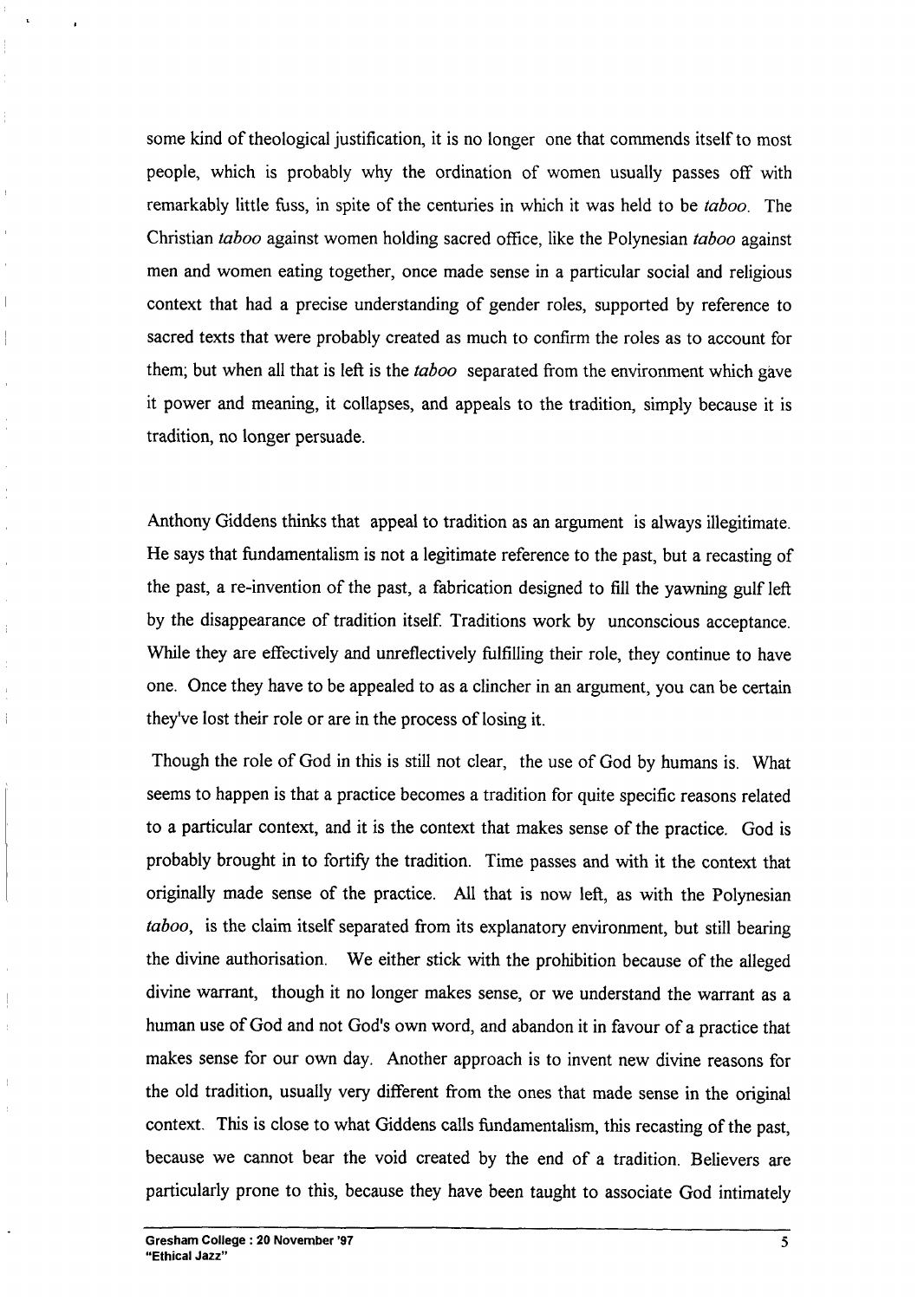with their traditions, moral and otherwise, so challenging them is felt as a challenge to the authority of God. Those of us who cannot go down this route will have to offer an account of God's role that does not expose it to this constant critical erosion. We either opt for an understanding of God as a rnicromanager of human morality, dictating specific systems that constantly wear out and leave us with theological problems when we want to abandon them, or develop an understanding of God as a reality who accompanies creation in its evolving story like a pianist in a silent movie. We either opt for a series of fixed texts that wear out and have to be constantly' changed or the rolling jazz session that constantly makes new music by listening to what's happening around it and applying the best of the tradition to the current context. The genius of improvisation is a better metaphor for actual human moral experience than struggling to apply a single text to every situation. God invites us to join in the music, to listen and adapt to one another, to keep the melody flowing, to create something beautifil.

So it is all right to ask how humanity creates its moral systems and traditions, how we arrive at them. It is obvious historically that this is done by a process of experimentation,-by-trial- and-error. -At some point in the process, however, a halt is called by the leaders and thinkers in the community and a set of customs is solidified into a moral tradition. The danger now is that these moral traditions are at risk from further challenge. After all, experimentation is what led us to our present place, so why stop? The answer is that we need stability, need to get used to doing things a certain way, so we call a halt and say, "this is it, this is the way we'll do things from now on". And in order to prevent further challenge, the fixers of the tradition build a double wdl round it. The first wall is revelation. They say that this way of doing things is decreed by God and they establish it in sacred texts. The second wall is to claim that this is how it has always been done, it is natural and obvious and we have no option except to obey it.<sup>3</sup> We learn obedience by internalising the tradition, by offering it automatic acceptance. And by these means the tradition becomes fixed and powerful and those who challenge it are declared to be evil, opposed to the will of God and the fixed wisdom of the community. The internalizing of the tradition into conscience, so that a complete automatism of instinct is achieved, establishes moral and social stability at the price of private subordination to external authority. We obey, not because it is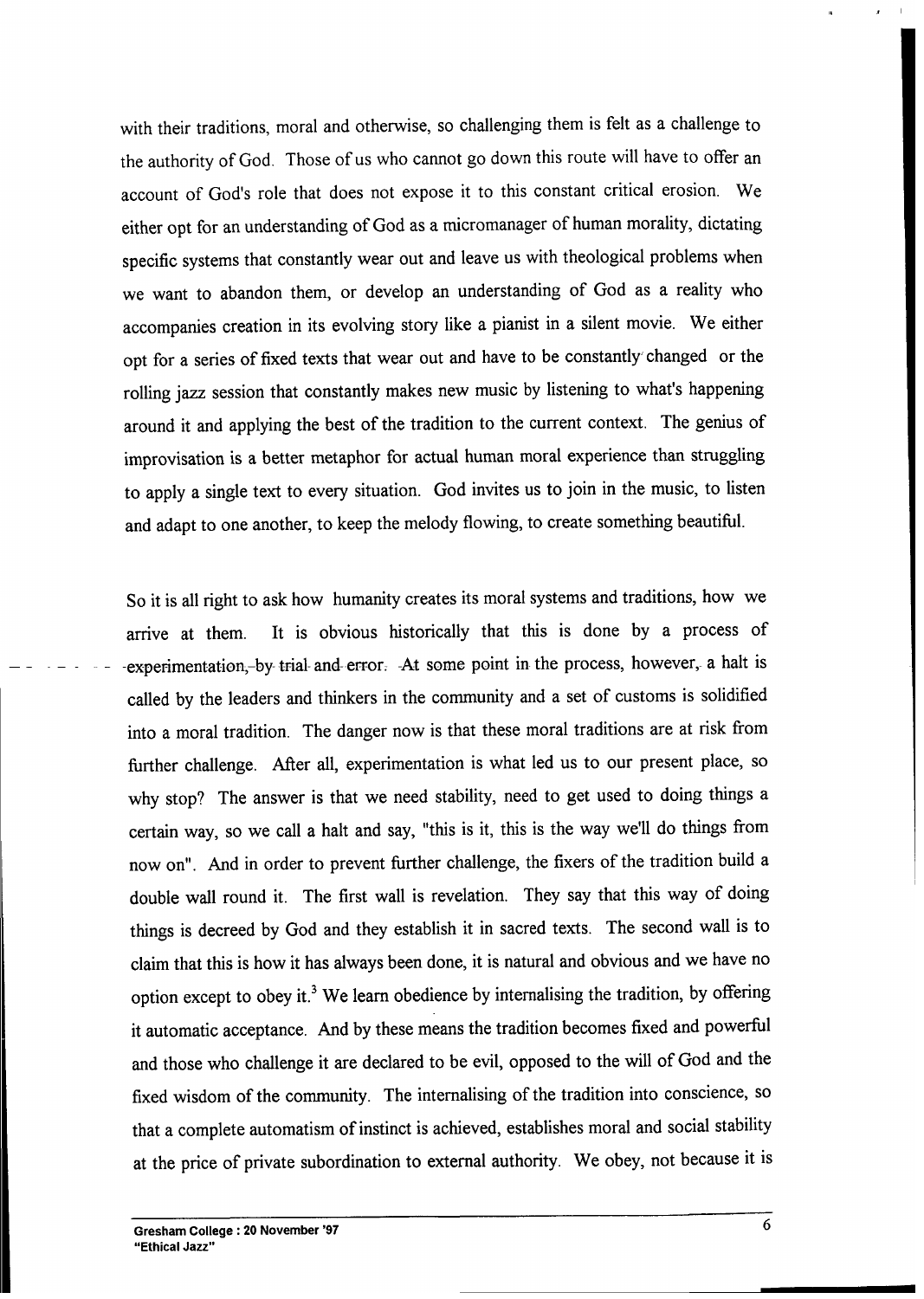usefil to us and our reason consents, but because we are commanded. But there is always an uneasy fit between the now authoritative tradition and our own turbulent humanity that is carrying not only the entail of our own immediate past, but the weight of humanity's cumulative past. Our anguish at our own moral delinquency and relational incompetence is created by the doctrine of our own freedom and responsibility. It is important to us to believe that we are the true agents of our choices. That is why many people are disturbed when they study scientific accounts of human nature, because they appear to replace human freedom with the bleak ' doctrine of natural determinism. The bugbear of determinism has always been that if our actions are predictable in some sense, then we are no longer true agents, we have lost our power to choose and manage the world according to our wishes or our visions.

A very difficult paradox is emerging here. On the one hand, we are value creating creatures, constructors of moral traditions. On the other hand, the traditions we develop by trial and error are creatures of their time and are in constant need of revision, and even when we give them the consent of our minds we do not always find it possible to follow them in our fives. St Paul caught the dilemma perfectly when he said that he did not understand his own actions, because the good that he wanted to do he did not do, while the evil that he did not want to do he practised. The obvious difficulty here is that, by their very nature, moral traditions are too general to adjudicate the microscopic complexities of each unique individual's life, which brings us back to our old friend determinism again. How free are we? How responsible are we for the confusions we create? One thing is certain: each of us has a unique and personal history, while moral standards and traditions are, by their very nature, generalisations. This is why the Russian philosopher Berdaev said that *"creative morality is that attitude which states that it is impossible to judge any matter ethically unless it is taken as being a unique case'~* but this perspective can ody be achieved at the most intimate level, whether by priests or biographers. This was probably why Jesus told us not to judge one another, and why his most revolutionary teaching was about forgiveness. To know all was to forgive all, and since only God could know all, the rest of us should not judge.

,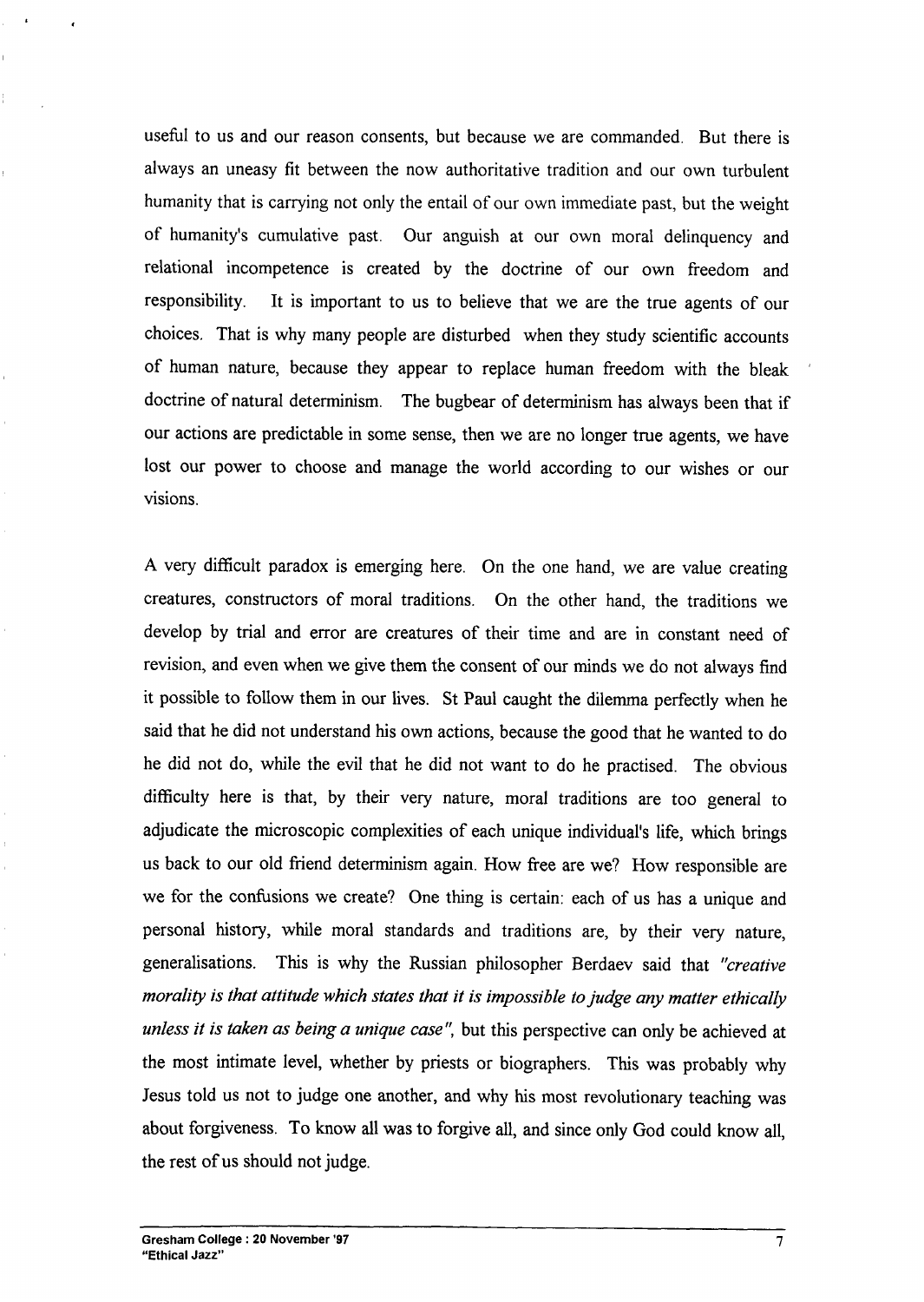What I am trying to suggest here is that much of our personal anguish is created by the assumption of our own guilt for situations beyond our control, but that a guided and sympathetic exploration of our own history modifies or even banishes that sense of self-judgement and leads to compassion, self-understanding and the possibility of personal growth. Let me develop that firther by returning to philosophy. Walter Kaufmann, the great interpreter of Nietzsche, made the following observation: *"Nietzsche is, like Plato, not a ~stem-thinker but a problem-thinker. Perhaps it is the most striking characteristic of "dialectical" thinking from Socrates to Hegel and Nietzsche that it is a search for hitien presuppositions rather than a quest for solutions. The starting point of such a "dialectical" <i>inquiry is a problem situation...In the problem situation premises are involved, and some of these are made explicit in the* course of the *inquiry.* The result is less a solution of the *initial* problem than a *realisation of its limitations: typically, the problem is not solved but "outgrown". Jung* has *developed* a *strikingly similar notion on the basis of his psychoanalytical practice. He claims that the normal and healthy way of dealing with psychical problems .1s. "03rgowing"\_ &em and thus achieving an elevation of the level of ,,* <sup>4</sup> *consciousness.*

In other words, the process of examination and exploration leads to greater comprehension about our own fractured lives and, while our "problems" may never be solved, our new self-understanding, paradoxically, gives us, maybe for the first time, a taste of the freedom we have been accusing ourselves of misusing. But we must not exaggerate even this slight edge of growing personal responsibility. We will continue to be largely determined by factors we can do little about, though now we may be able to play around with the determinants themselves and buy ourselves a bit of space. We will also become more aware of the social context in which we are formed and become more committed to shaping the surrounding culture that helps to shape us. We will also be committed to leading examined lives ourselves. Only when we know something about the forces that move and form us and understand the style and shape of our own character, will we be any use in assisting society in its search for a workable moral tradition for our own time.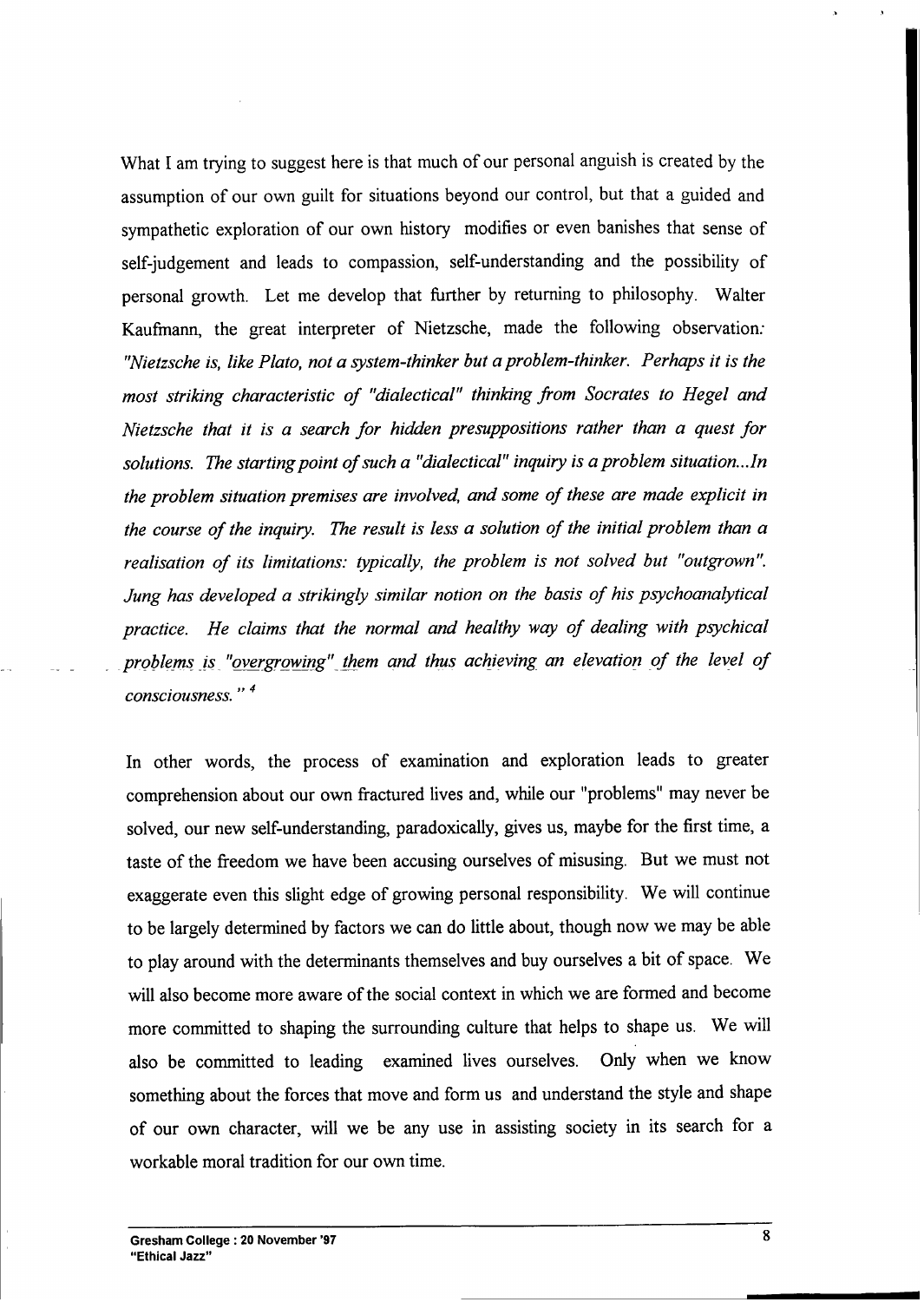The thing that characterises our own era is the end of tradition as an internalised, almost instinctive moral compass. We have already noted how approximate to human particularities moral traditions are, but they have an important role in creating social stability and cohesion. Like any powerful human reality, tradition only works for as long as it is largely unquestioned as the prevailing norm. The status of women is an obvious example of how effective traditions can be at reinforcing themselves; but it also illustrates the power of history and human development at eroding traditions that no longer retain the automatic consent of the people over whom they claim authority. The inescapable irony is that moral traditions are themselves the result of human experimentation and they invariably end as its victims. The anguish for us humans is that the traditions do their job too well and the very virtues of traditional societies become the main inhibitors of necessary social change. There seem to be periods in human history when the pace of social and moral change accelerates. Not surprisingly, these are usually periods of great anxiety and confusion. It is not yet obvious to anyone today what the basis for the new morality will be, nor whether it will emerge at all, though in subsequent lectures I will have a few suggestions to make that will, paradoxically, reach back to a tradition earlier than the one from which we are emerging. What seems to be obvious is the disintegration of the old standards, with little that we can confidently put in their place. We could illustrate this agonising theme in human history from almost any period, but it is probably true that our own time is characterised by an almost uniquely turbulent assault upon tradition. I think we can take comfort from several things.

First of all, we are learning that moral traditions are human creations, usually in response to particular circumstances and their challenges. We are also beginning to recognise that the process of their formation has always been more dynamic than we have sometimes been prepared to acknowledge and the solidifying of the tradition at any particular point is unavoidably arbitrary, but probably desirable for the sake of stability. It would seem to follow that what we have done before we can do again, though it may be that it will be done with more modesty and a greater sense of the revisability of all human systems.

,

4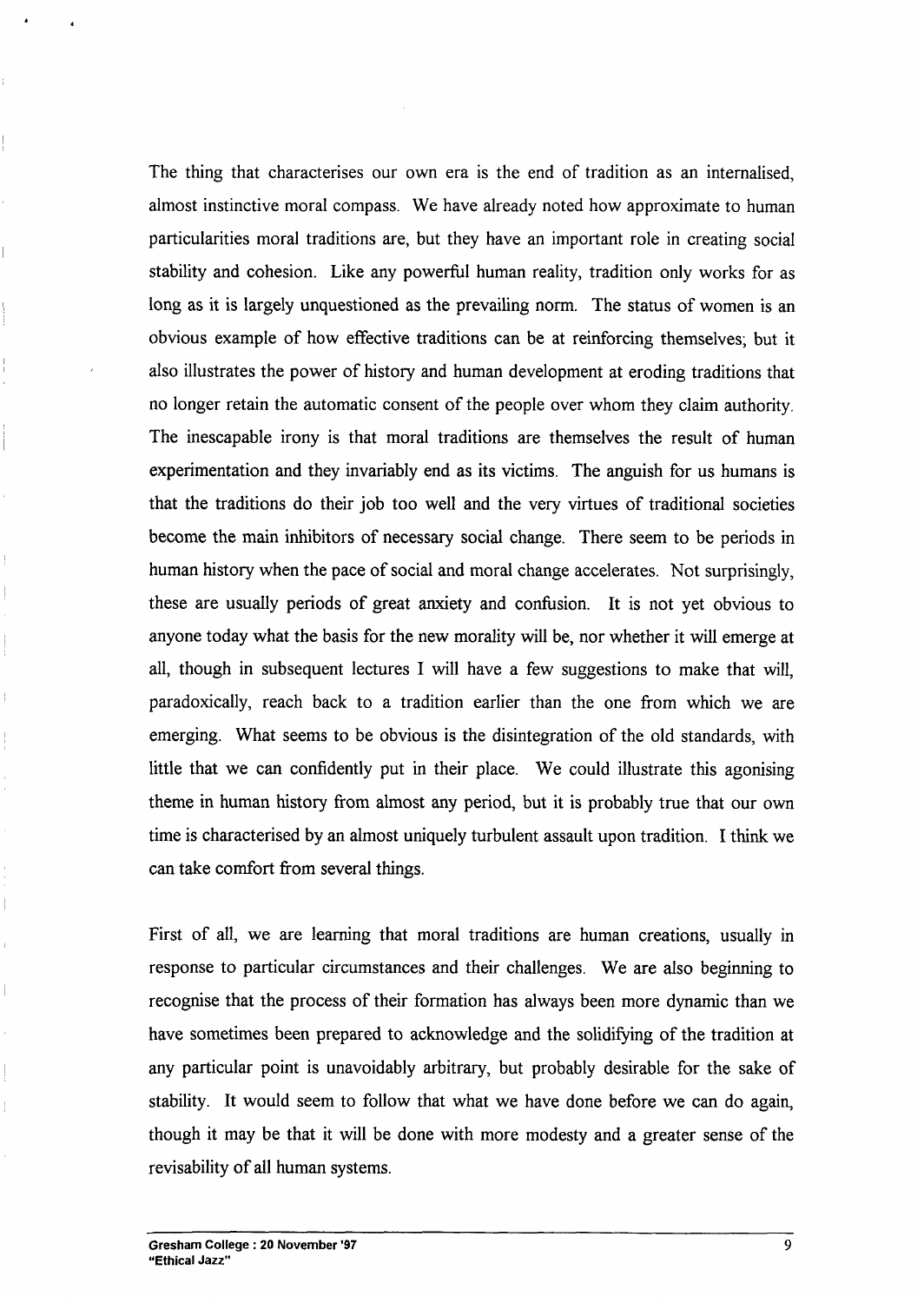We are also recognizing that human freedom is frailer and more difficult to measure than we have sometimes been prepared to admit. This probably works several ways on moral traditions, but it is almost certainly the case that the strong and powefil will have a disproportionate role in the creating and policing of norms. Powerful groups always create a distorting effect on human arrangements. A moment's thought about the role of women in history and the place of gay people today will illustrate the claim. Ml of this should serve to make our moral explorations more open to critical analysis and self-examination.

But we will inevitably come back to Nietzsche's insight into humanity's bad conscience "as an illness as pregnancy is an illness". Unlike our animal ancestors, we can no longer live unconsciously; we have to live intentionally, in a way that orders what the Prayer Book calls our "unruly affections". We cannot just live; we ask ourselves how we are to live. I would like to suggest that this question is always answered in a way that is appropriate to our particular time and place. In authoritarian societies (and most societies have been authoritarian) the question will be answered in terms of command moralities, where everything is subjugated to those with power over us, and that includes the subjugation of our own reason. Most of the moral systems we have inherited come from these command systems, but they no longer work today, because authority without reason no longer has legitimacy. The test here is to think of a moral command from the old system and try to apply it today. We no longer say "Do or Don't Do This, Because Thus It Is Commanded". We may ask for the same thing, but today we will try to provide a reason, offer a justification. In command moralities that never happens.

What this suggests, therefore, is the responsible but exciting possibility of rethinking morality for our own day, acknowledging our own situation and its confusions and insights, while also recognizing that we need order and balance in our lives. But today, perhaps for the first time, we will struggle to achieve a morality that is self imposed and consented to by our own reasons, though even that will not guarantee our obedience. Moral failure will continue to characterise us, but at least we will consent to the tradition we are breaking; we'll go on doing the wrong thing, but we'll now do it ,.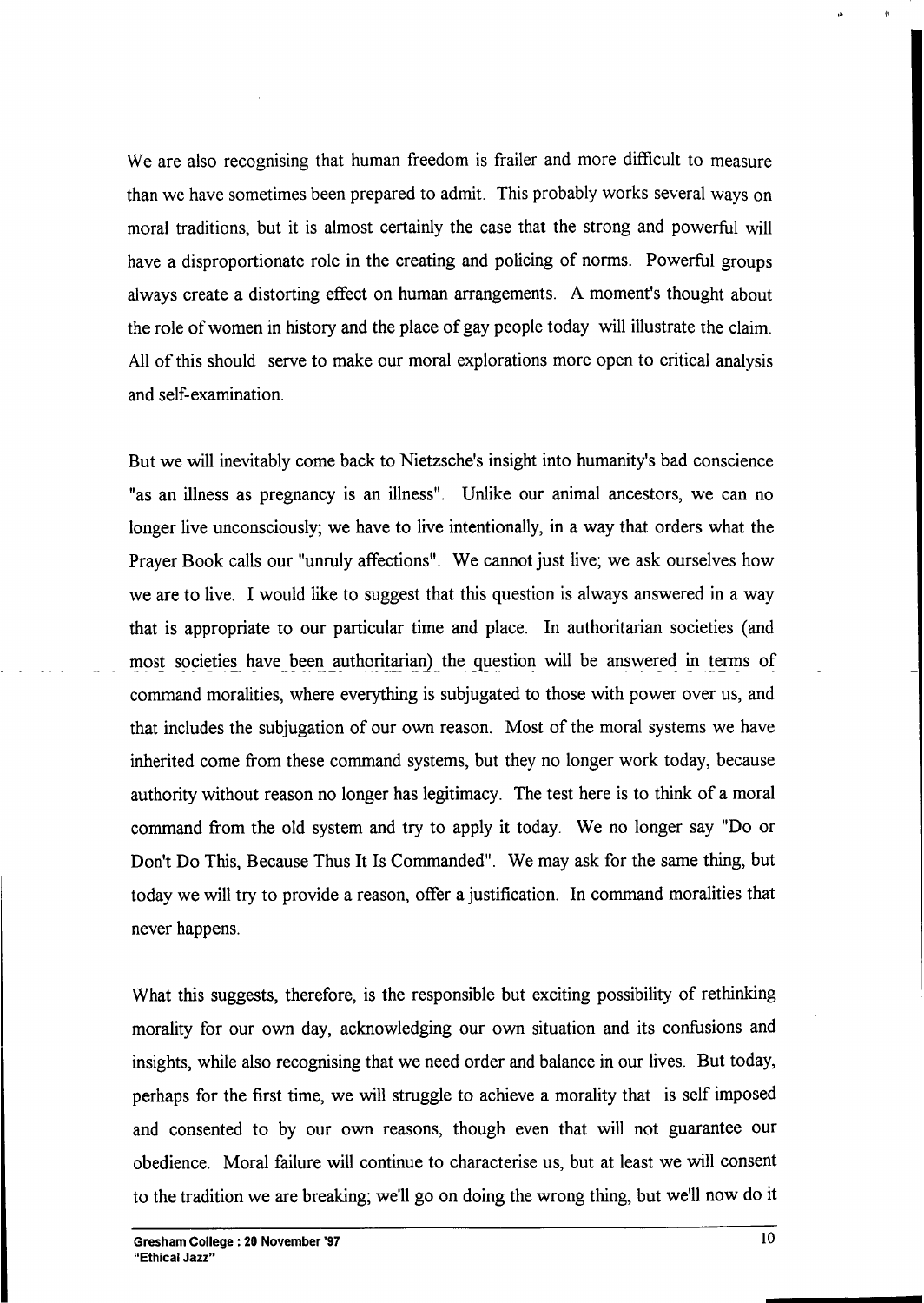for the right reason. And just to cheer us all up, I'd like to end with a quotation from Annie Dillard, a wise woman from North America who writes prose that most people think is poetry.

*"There is no one but us. There is no one to send, nor a clean hand, nor a pure heart on the face of the earth, nor in the earth, but only us, a generation comforting ourselves with the notion that we have come at an mkward time, that our innocent I fathers are all dead - as if innocence had ever been - and our children busy and troubled and we ourselves unfit, not yet ready, having each of us chosen wrongly, made a false start, failed, yielded to impulse and the tangled comfort of pieasures, and grown exhausted, unable to seek the thread, weak, and involved. But there is no <i>one but us. There never has been. There have been generations which remembered, and generations which forgot; there has never been a generation of whole men and women who lived well for even one ~. Yet some have imagined well, with honesty and art, the detail of such a ll~e, and have described it with such grace, that we mistake vision for history, dream for description, and fancy that llfe has devolved. So. You learn this studying any history at all, especially the lives of artists and visionaries; you learn it from Emerson, who noticed that the meanness of our days is itself worth our thought; andyou learn it, fitfil in your pew, at Church. " 5*

#### **@"Mchard Holloway**

 $\bullet$  ,  $\bullet$  ,  $\bullet$ 

<sup>&</sup>lt;sup>1</sup> Friedrich Nietzsche. On the Genealogy of Morals. Second Essay: section 16ff

 $\frac{2}{3}$  Alasdair MacIntyre. After Virtue. University of Notre Dame Press. 1981. pp.105ff.

Nietzsche. The Anti-Christ. Sedion 57.

<sup>4</sup> Walter Kaufmann. Nietzsche. Princeton University Press. 1974. p. 82<br>5 Annie Dillard. Holy the Firm. Harner and Pow. New York 1988. pp. 566

<sup>5</sup> Annie Dillard. Holy the Firm. Harper and Row. New York. 1988. pp.56ff